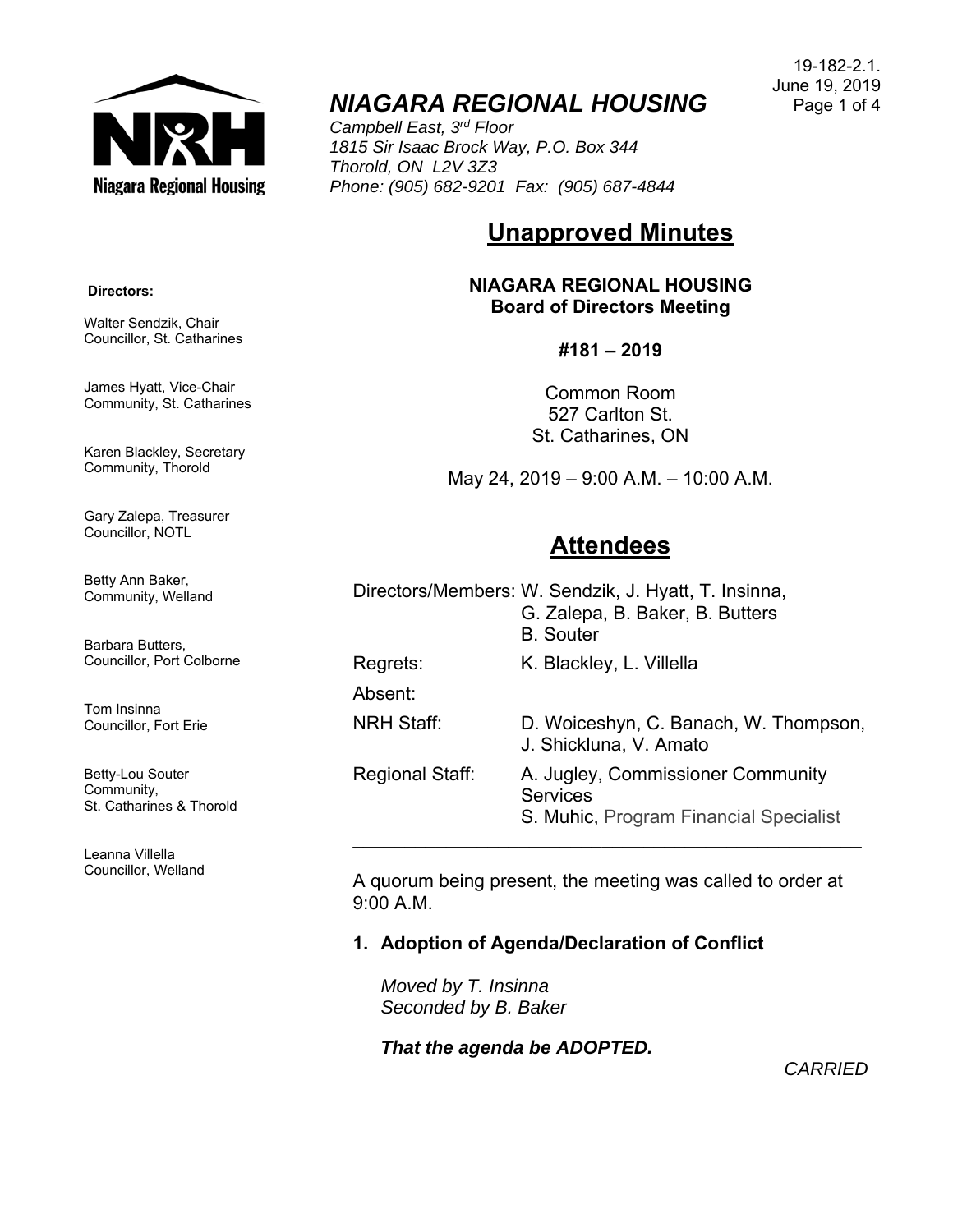No Conflicts of Interest were declared.

**2. Consent Items** 

*Moved by J. Hyatt Seconded by B. Baker* 

*That the following items:* 

- *2.1. Minutes of the April 26, 2019 Meeting be APPROVED.*
- *2.2. End of Mortgage and Subsidy Funding Formula Memo 19-181-2.2., be RECEIVED for Information.*
- *2.3. Committee Minutes*
	- *2.3.1. Provider Advisory Committee Minutes April 28, 2019 19-181-2.3.2. be RECEIVED for information.*
	- *2.3.2. Development Committee Minutes April 25, 2019 19-181-2.3.2. be RECEIVED for information.*
- *2.4. Development Updates* 
	- *2.4.1. Carlton Street Development Update #26 May 14, 2019 19-181-2.4.1. be RECEIVED for information.*
	- *2.4.2. Budget Snapshot of Carlton St. New Development as of May 15, 2019 – 19-181-2.4.2. be RECEIVED for information.*
	- *2.4.3. Roach Ave., Welland Intensification Update #9 as of May 14, 2019 – 19-181-2.4.3. be RECEIVED for information.*
	- *2.4.4. Budget Snapshot of Roach Ave., Welland Project as of April 30, 2019 - 19-181-2.4.4. be RECEIVED for information.*
- *2.5. NRH 1st Quarter 2019 Report to Board and Council, January 1 to March 31, 2019 – 19-181-2.5. be RECEIVED for information.*
- *2.6. Operating Statements as at March 31, 2019 19-181-2.6. be RECEIVED for information.*
- 2.7. NRH Property Purchase, Thorold: Letter from S. Wood, Niagara Region Legal Dept.  *to D. Woiceshyn, CEO, NRH – 19-181-2.7., be RECEIVED for information.*

*CARRIED*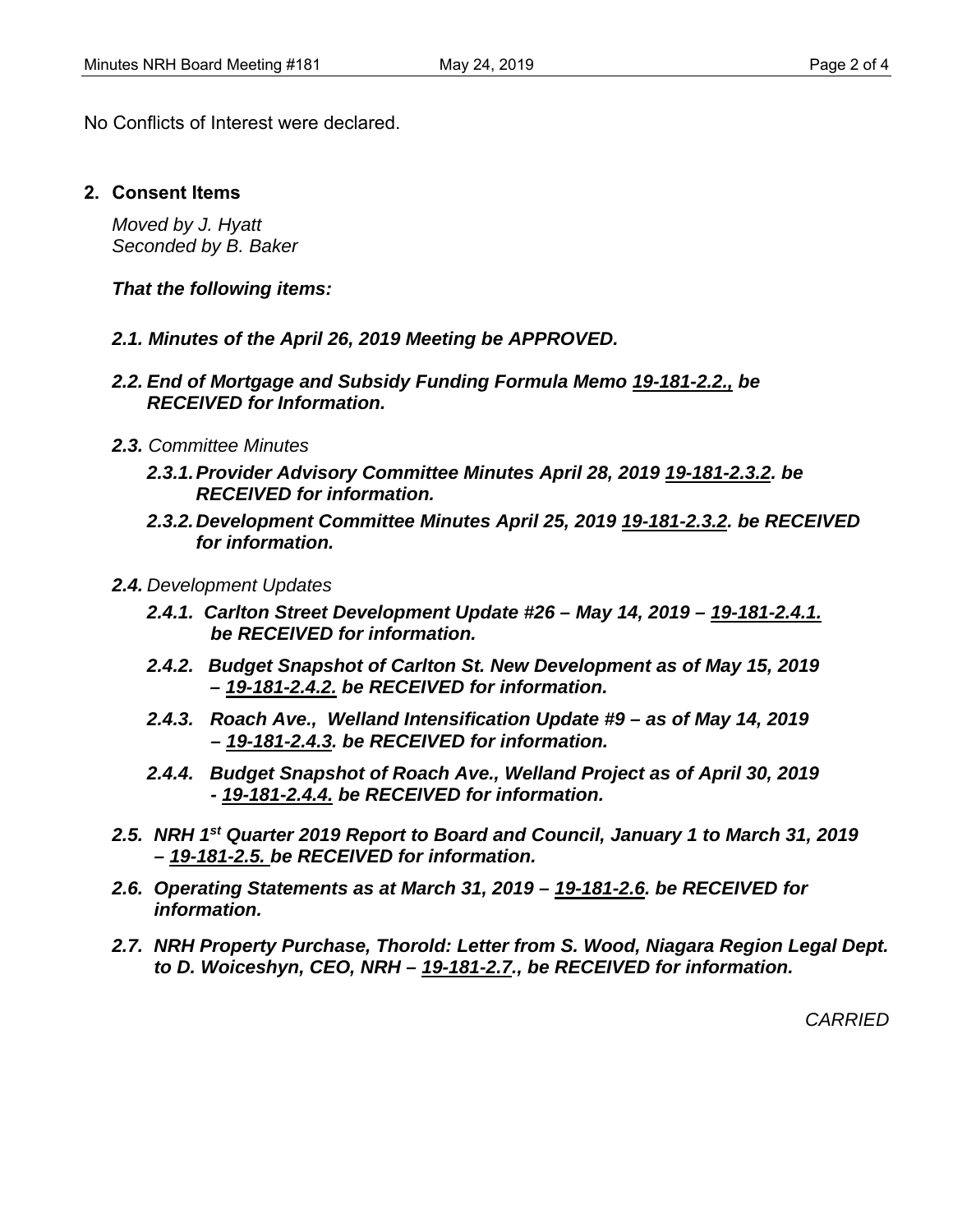#### **3. Discussion Items**

3.1. Housing Operations Division 2019-2023 Strategic Plan and 2019 Business Plan – Report 19-181-3.1.

*Moved by B. Souter Seconded by B. Butters* 

*That the 2019-2023 Owned Units Division Strategic and 2019 Business Plan be APPROVED in principle; and, that staff bring back to the July meeting with modifications as discussed.* 

*CARRIED* 

Action by: D. Woiceshyn

#### 3.2. Investment Policy – Report 19-181-3.2.

### *Moved by J. Hyatt Seconded by B. Butters*

#### *That the updated Investment Policy BE APPROVED in principal; and, That the policy be referred back for staff to further investigate additional information as requested.*

*CARRIED* 

Action by: S. Muhic

- 4. Chief Executive Officer's Report
	- 4.1. Canada-Ontario Community Housing Initiative (COCHI) and Ontario Priorities Housing Initiative (OPHI) Program Guidelines

The CEO advised that, at a time when the need is great, funding has been reduced by \$13.15M (50.3%) over a three year period. Programs and services may not be able to continue at the current level.

Staff was directed to update Key Messages and issue media release. Staff will update the Board as information becomes available.

Action by W. Thompson

**5.** Other Business

There was no other business.

6. Closed Session – not required